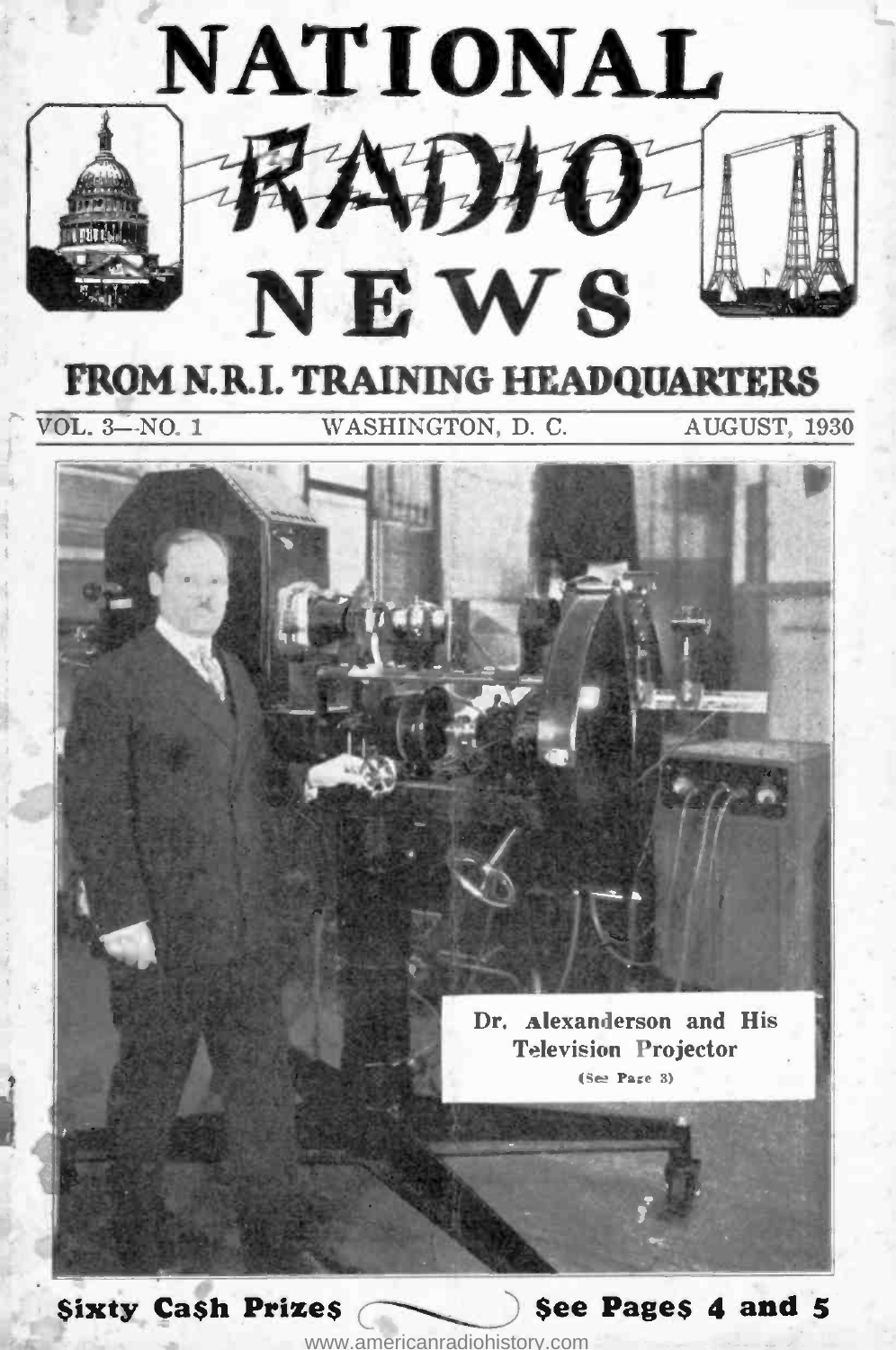2 ] National Radio News [August]



SMITH

THE rapid growth of the Radio In-<br>dustry up to the present time is but a drop in the bucket compared to the 63% Unsold As an \$800,000,000.00 industry, Radio has only entered about forty per -cent of American homes. Figures of the National Chamber of Commerce show that out of every one hundred families, fifteen are supplied with up-to-date electric sets, and sets w<br>twenty-two with battery operated sets—<br>but sixty three are getting along with available twenty-two with battery operated sets—<br>but sixty-three are getting along without receivers. Just think of it! Out of every one hundred homes, sixty-three are prospects for Radio.

family contains four and one-half per-<br>sons. What does this mean? Simply<br>that Radio-Tricians living in even small towns of 1,000 population have one hundred and forty Radio prospects (1,000 wrote—"It affords me pleasure to population  $\div$  by  $4\frac{1}{2} = 223$  families. send you another Examination Sheet. I  $63\%$  of these families, or 140 families, do not have Radios.)

do not have Radios.)<br>This big market opens up many profi-<br>table opportunities for the trained Radio -Trician. N. R. I. men are going to crash this sixty -three per -cent unto crash this sixty-three per-cent un-<br>scratched market heavily during the next to send in lessons promptly."<br>few months few months few months.

\* \* \*

NOT so long ago young men living in spend in a wheel chair. Yet has he be-<br>rural communities marched to the come down-hearted? Not for a minute. <sup>\*</sup> rural communities marched to the come down-hearted? Not for a minute.<br>large cities to seek opportunities. Today He is going ahead with his Radio stu**dies**,

Radio - Tricians in come what may.<br> **Farm Radio** farming centers are There's real co<br>
sticking close to up his mind to b home because of the vast, untouched he enrolled. He was going stromarket at their doorsteps. Already an accident knocked him out. market at their doorsteps. Already an <br>2,512,000 Radios are in use on Ameri- know<br>can farms—more receivers than in any det<br>European Country. The American farm wo people are quick to realize the importance of Radio, not only from the if I standpoint of entertainment, but for the

vitally important market, weather reports and farm educational features put. out by the U. S. Department of Agriculture.

Manufacturers are turning their attention to this scarcely scratched farm market. Elaborate research is being con- ducted by dry battery manufacturers along the lines of a successful dry battery receiver. Improved battery operated sets will be welcome to the rural<br>homes where electric power is not where electric power is not available.

Keep your eyes on the farming centers. Radio -Tricians are finding rich profits in these communities and will even increase their earnings with the advent of improved battery sets.

 $*$  \* \* \*  $*$ <br>  $\overrightarrow{A}$  SHORT time ago one of my students<br>
wrote—"It affords me pleasure to<br>
send  $\overrightarrow{A}$  and the Examination Sheet **Subsequentially 19** wrote the send you another Examination Sheet. I am sitting in a wheel chair,<br>Courage which has been my sole means of locomotion since September 27, 1929, and probably will be for four or five months more. I hope to pursue my studies in my wheel chair, and

pain as the result of an injury—who has been laid up eleven months with prospects of another four or five months to spend in a wheel chair. Yet has he be-<br>come down-hearted? Not for a minute.

There's real courage for you! He made up his mind to be a Radio success when the enrolled. He was going strong until  $\mathbb{R}$ <br>an accident knocked him out. No! not knocked him out -simply made him more determined than ever to go ahead. He would reach the "top"—walk, if he could; crawl if he could not walk; but get there if he had to use a wheel chair.

My hat is off to that student.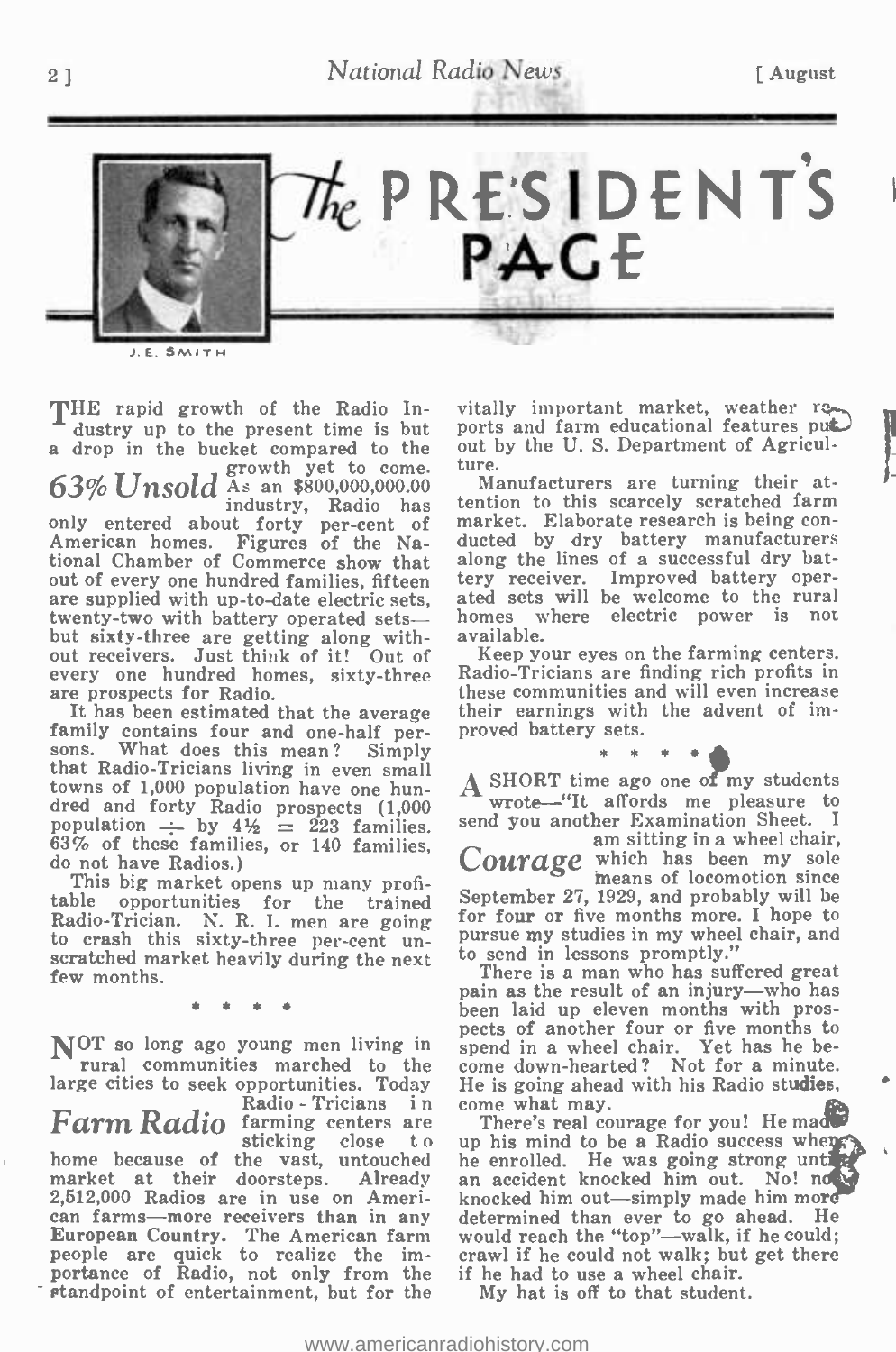# Now-Life Size Television Images

#### By J. A. DOWIE, Chief Instructor

Recently life-size Television images transmitted by Radio were publicly demonstrated by Dr. E. F. W. Alexanderson in a theatre at Schenectady, N. Y. The front cover of this issue shows Dr. Alexanderson and the projector used.

scale and every effort to enlarge the pictures has more<br>
or less failed. Three years ago the pictures shown were  $_{\text{M}_{\text{A}}}$ Heretofore Television reception has been on a minute or less failed. Three years ago the pictures shown were  $\overline{M}$ in a frame three inches square. Last Fall at the Radio Show in New York an image fourteen inches square was Camera. Circular openings in cultivity of the images witnessed at this demonstration camera frame contain photoexhibited. The images witnessed at this demonstration camera frame consain photowere a distinct advance over any previously shown.

The images shown at the theatre at Schenectady were life-size and were not simply black and white, on the order of a silhouette. All the gray shades between black and white were reproduced changes the plane of polarization of the on the screen registering every shadow light beam going through it by means of and shade of the features, giving depth an electro-static field and shade of the features, giving depth and detail to the image which demon-<br>strated the possibilities clearly of the new art as a medium of entertainment. Through a loud-speaker system the I voices of the performers also transmitted by Radio were heard by the audience. sent out from the antenna. In Television The active images of the performers the antenna radiation is modulated by a were reproduced on the screen six feet succession of light impulses. square making them visible by those

The secret of the great advance over previous demonstrations was made pos-<br>sible by using a permanent high intensity light source such as a motion picture arc, a new light valve, called the Karolus cell

re a control of the state of the



Matilda Biglow Russ. Radio soprano. before Television Camera. Circular openings in camera frame contain photo- electric tubes which convert light Into electrical impulses.

(named after its inventor, a German scientist) and general improvements to existing apparatus. The light valve is really the heart of the system as it changes the plane of polarization of the light beam going through it by means of well defined picture.

#### Transmitting Equipment

In Radio Broadcasting the frequencies of speech and music modulate the current sent out from the antenna. In Television

seated at the back rows of the theatre. was similar to that used on previous<br>The secret of the great advance over demonstrations. The performers to be In the Television Studio the equipment was similar to that used on previous televised appear before the television camera which is shaped like a shallow box around the sides of which are placed

(Please turn to page 14)



How the picture is projected back stage. Alongside the screen are loud-speakers for reproducing the Radio voice which accompanies the picture.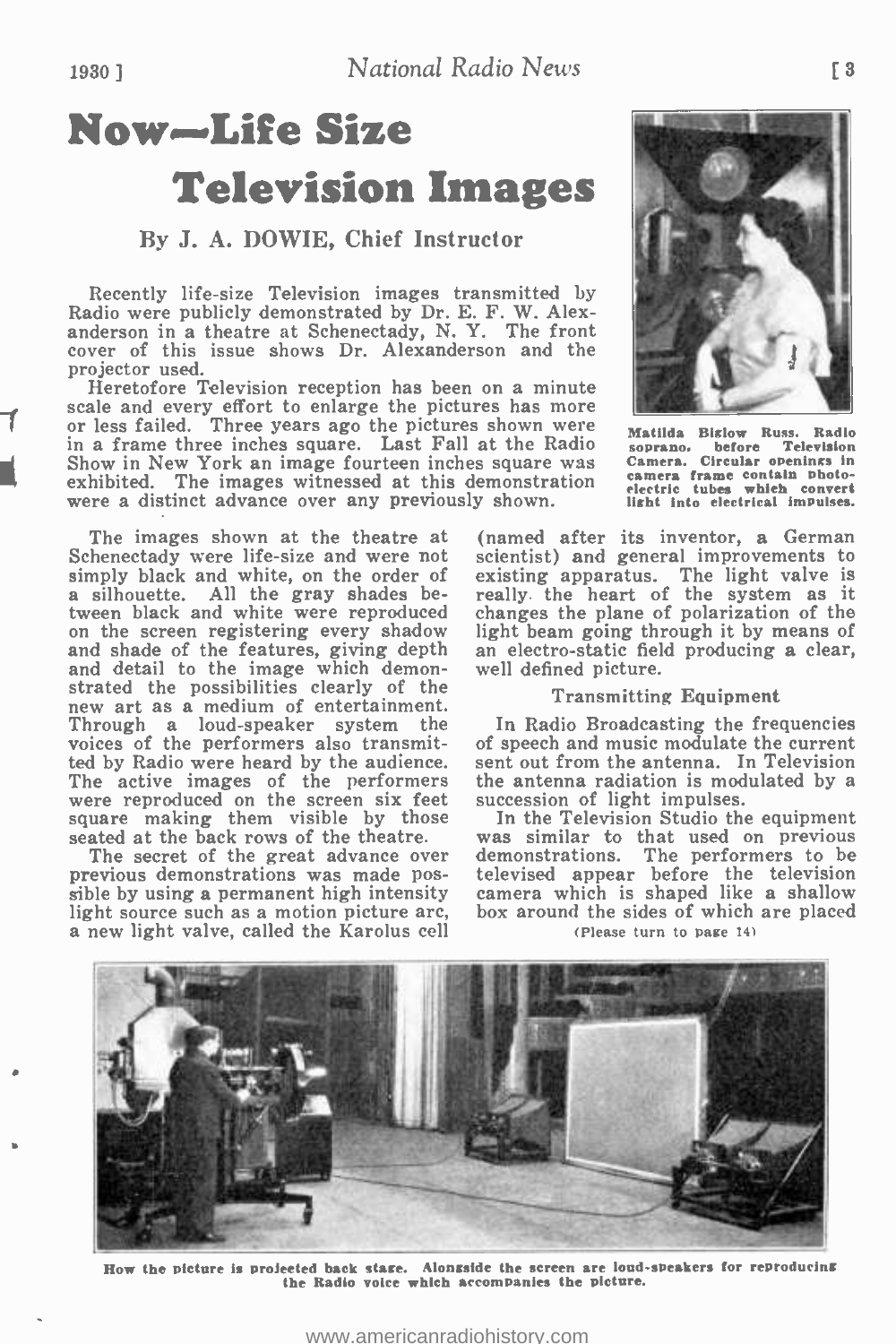

Another Big Contest Starts August First! All Students and Graduates Eligible to Enter

By J. E. SMITH, President

What results are you getting through your course? What results have you they do have to be RESULTS.<br>gotten since you enrolled—or since you If you have earned any money through gotten since you enrolled—or since you graduated?

fellow-students and fellow-graduates anything interesting or worthwhile in want to know—the richest reward of my Radio—and if you can attribute your sucwant to know—the richest reward of my years of teaching is when some student or graduate uses the course to good you s<br>advantage advantage.

So I am staging a "Results" Contest. I am putting up 60 cash prizes. I am going to give one Grand Prize of \$50, a second Grand Prize of \$25, a third Grand Prize of \$15, seven fourth prizes of \$10

award the prizes to the N. R. I. men who between now and the close of the Contest write a letter reporting the best re-

the course or through<br>any feature of our<br>course, training or<br>service.

Every student and every graduate is eligible to enter and everyone stands a fair for this reason—in  $\begin{array}{|l|c|c|c|c|} \hline \end{array}$  for the prize formulation  $\begin{array}{|l|c|c|c|c|} \hline \end{array}$  for Prize  $\begin{array}{|l|c|c|c|c|} \hline \end{array}$  for Prize  $\begin{array}{|l|c|c|c|c|} \hline \end{array}$ determining who has stated the Prize... been most successful  $\frac{m}{10}$  in Prize... are going to consider  $\begin{array}{|c|c|} \hline \end{array}$  sth Prize... only definite facts and  $\begin{array}{c|c}\n\text{int } \text{Prize...} \\
\text{circumstances} \\
\end{array}$ give us. The amount of salary or profits you make, the amount of competition, the difficulty of the job,<br>its interesting side-<br>lights and angles, size of town, general

business conditions, amount of experience, education, etc., will all enter into our judgment.

So do not hesitate to enter this Con-So do not hesitate to enter this Con-<br>test because you may think the results Remember, this is a RESULTS Contest. you have obtained are not outstanding.

They do not have to be outstanding—but they do have to be RESULTS.

Your Institute wants to know. Your Radio work in any manner, accomplished our training, done spare time or full time anything interesting or worthwhile in cess in whole or in part to our course, you stand a good chance of winning a

and fifty additional prizes, making a you feel will be worth while—but only total of \$300 in prizes for N. R. I. men. one letter may be entered by one man in Mr. Haas, Chief Dowie and myself will each group. I am much more The Contest is divided into several groups to make it easier for you to write your letter and win a prize. Perhaps you can enter in more than one Contest group—you may enter in as many as you feel will be worth while—but only each group. I am much more anxious to have every man enter one letter than to have a few men enter several letters because—I give fair warning—I'm going to<br>size up the results you

size up the results you<br>have obtained from every angle and one<br>real good entry from real good entry from<br>you will be worth<br>more than two or three hastily written letters.

You know better than I do what results<br>you have obtained as a result of your N. R. I. training, and how<br>you obtained them. obtained them. You do not realize how de-<br>lighted I will be—all of us here at the Institute will be-to learn of any results and achievements you can credit to good old N. R. I. And if you win one or<br>more of the prizes, you<br>will be doubly rewarded.<br>Get busy—decide which

Single dea.<br>
Single deal.<br>
The doubly rewarded.<br>
Centest group or groups<br>
you can make the best<br>
showing in and get your entry in. Winning letters will be published from time to time in later issues of the News. You'll see many of your fellow- students' and graduates' names and letters in print—find out how they made good and let them<br>see what you have done with the course.<br>Remember, this is a RESULTS Contest. Let's

hear just what results YOU have obtained.

<www.americanradiohistory.com>

PRIZES  $First Prize...$ ......... \$50.00 Second Prize.........  $25.00$ Third  $Prie$ ..........  $15.00$ GROUP PRIZES GROUP 1 2 3 4 5 8 7 4th Prize...\$10 \$10 \$10 \$10 \$10 \$10<br>5th Prize... 5 5 5 5 5 5 5

5th Prize.... 5 5 5 5 5 5 5<br>
7th Prize... 3 3 3 3 3 3 3<br>
8th Prize... 3 3 3 3 3 3 3<br>
9th Prize... 2 2 2 2 2 2 2<br>
9th Prize... 2 2 2 2 2 2<br>
11th Prize... 2 2 2 2 2 2<br>
11th Prize... 2 2 2 2 2 2

SPECIAL PRIZE \$10 For the most unusual RESULT obtained from a single idea.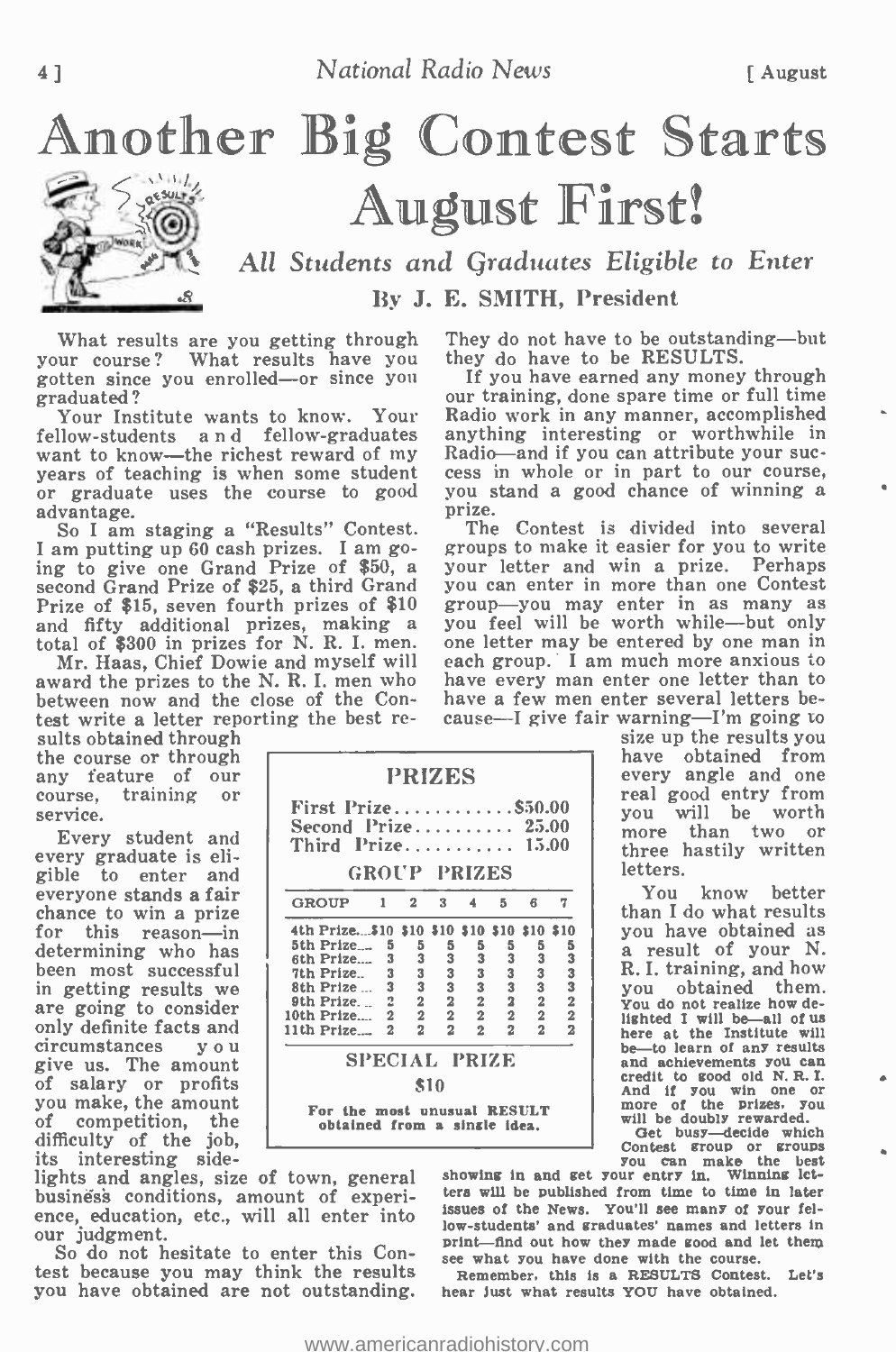## 1930) National Radio News

## CONTEST DIVISIONS

Every student or graduate is eligible to enter one or more of the Result Contest Divisions. These groups have been so divided that everyone has a good chance to win a prize. Decide right now which contest, or contests, you will enter. Then, write your letter, addressed to me, plainly marked "Result Contest, Number 1, Number 2, etc., as the case may be."

NUMBER 1-The largest profit (re-<br>sults) made from any Radio installation or deal, as a result of N. R. I. training. ployer, the amount of your salary, and<br>This applies to profits on one particular how you landed the job. This applies to profits on one particular how you landed the job.<br>job—that is, a single installation, sale, MUMBER 6—Most difficult job sucjob-that is, a single installation, sale, service call or Radio deal.

your letter what policy or plan made it<br>possible for you to get the largest number of jobs (results). Your letter must state the number of jobs handled and the amount of cash earned.

The largest amount of money earned (results) during spare time within three any part of our service not falling in one months after enrolling for the course. of the divisions already specified. Pro-

NUMBER 4—Open to graduates only. our course compared to others by results;<br>The largest amount of money earned (re- unique experience and difficult Radio jobs

respectively. (results) as a result of the course. In your letter state the name of your em-

NUMBER 2—The most practical plan knowledge gained from the N. R. I. expression results and the W. R. I. explain in perimental outfits, Consultation Service, how you landed the job.<br>NUMBER 6—Most difficult job suc-<br>cessfully handled (results) because of knowledge gained from the N. R. I. ex-<br>perimental outfits, Consultation Service, or from any other feature of N. R. I. training. State in your letter the nature of the work done, and the part of the course which directly helped you to do the job, also what you made out of it.

NUMBER 3-Open to students only. NUMBER 7-Open class. Any special<br>he largest amount of money earned results obtained through the course or Simply state the number of jobs you motions; high salary; achievement in handled and the amount of money earned. Radio Engineering; designing; value of NUMBER 4—Open to graduates only. our course compared to others by resu sults) within three months after gradua- well handled; success obtained through<br>tion in spare time, full time, or salary. N. R. I. training which could not have<br>NUMBER 5—The best position secured been had otherwise; invent NUMBER 7-Open class. Any special any part of our service not falling in one motions; high salary; achievement in Radio Engineering; designing; value of N. R. I. training which could not have been had otherwise; inventions, etc.

#### RULES AND REGULATIONS READ CAREFULLY

Rule 1—All students and graduates are eligible to enter the contest.

- Rule 2-The contest will start August 1st, 1930, and will close October 31st. 1930. Entries received after midnight of the latter date will not be eligible for award.
- Rule 3—Only one letter in each class may be submitted but each contestant may enter in more than one contest.
- Rule 4- Letters must not be over 200 words long and must be written on one side of the page only. The name, address, and student number must be plainly written on each sheet and the envelope. Facts and figures contained in the letter must be definite and accurate.
- Rule 5- Entries must be addressed "Mr. J. E. Smith, National Radio Institute," and must be plainly marked "Result Contest." Letters accompanying other letters, lessons, payments, etc., will not be eligible.
- Rule 6-In the event of a tie, either for the Grand Prize, or any group prizes, the full award will be made to each tying contestant.
- Rule 7—The Judges for the contest shall be Mr. J. E. Smith, Mr. E. R. Haas, and Mr. J. A. Dowie. The decision of the Judges will be considered final and awards will be made as announced in the National Radio News, as soon as<br>all letters have been judged.

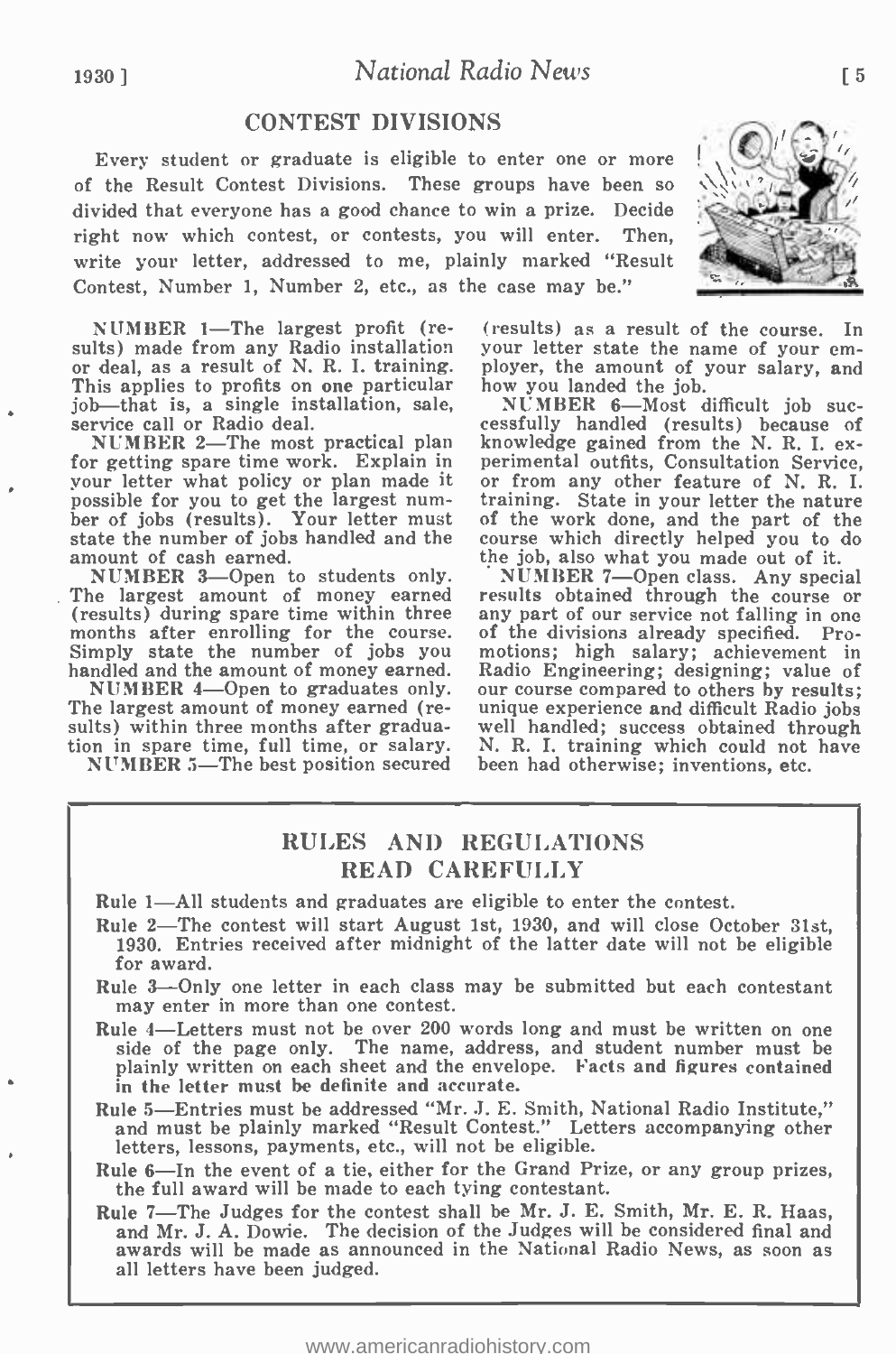# National Radio News

N. R. I. students and graduates, by the NATIONAL RADIO INSTITUTE 16th and U Streets, N. W.<br>Washington, D. C.<br>T. Publisher. E. R. HAAS, Editor. J. E. SMITH, Publisher. Copyright, 1930 NATIONAL RADIO INSTITUTE



# Bit More There's a story told

The Little

E. B. HAAS he knew the other fellow A fellow classmate maintained by its own treasury.<br>earned higher grades The Alumni News will be the first pubregularly in school. Young Garfield couldn't understand this because of the Alumn<br>he knew the other fellow Study School. was no brighter than he.

One night after Garfield had quit studying and put out the light, he happened to glance across the street at his rival's house. A lamp was burning in the other

Garfield watched this light for some<br>time—until it was turned down. Then he understood why the other student was earning higher grades. The extra few minutes his classmate studied was the "little bit more" necessary to make him a winner. You can bet your life from that night on, Garfield saw to it that his light was the last to be turned off.

This "little bit more" carried him to the White House.

It's the "little bit more" that separates the champion from the crowd. Its the "little bit more" that determines the successes and the fail-<br>ures. It was the extra time Thomas Edison studied<br>while "hawking" magazines on the trains that equipped him to become the world's foremost inventor. It was the extra study, after long hours splitting rails, that took Abraham Lincoln from

the farm to the Presidency.<br>It's the "little bit more" YOU do today which<br>will decide your fate a year, two years, or ten years from now. Do as much as the next fellow and the future will find you side by side; do less,

and you will fall behind. Do MORE—the "little<br>bit more"—and your dust will sting his eyes.<br>If you give one hour a day to your Radio les-<br>sons, do the "little bit more"—study an hour and<br>a quarter. An additional fifteen min

much yet it will bring you twenty-five per cent<br>much yet it will bring you would have had if you<br>only studied the resular hour.<br>Remember—the "little bit more" you do is your<br>margin of profit over the other fellow. You can<br>

**E. R. HAAS.**<br>Vice-President and Director.

#### HELP!

Washington, D. C. August, 1930 EVERY MONTH. "WHERE is my NEWS ?" wrote an INDIGNANT grad. I CHECKED up and FOUND that his NEWS was HERE, RETURNED by the POSTMASTER marked "MOVED, NO ADDRESS"<br>MORAL—when you MOVE<br>SEND YOUR NEW address.<br>Then, YOU'LL get your NEWS<br>EVERY MONTH. ——Editor.

#### N. R. I. ALUMNI NEWS

about President Garfield. Association, edited by its member  $A$  fellow classmate maintained by its own treasury. September 1, 1930, will mark the birth of the N. R. I. Alumni News-the official organ of the Alumni Association. This paper will be published by the Alumni Association, edited by its members and

lication of its kind that I know of  $-a$ paper published by and for the interests of the Alumni Association of a Home-<br>Study School.<br>We want contributions for the first is-

sue from association members. Address all communications relative to the Alumni News to the writer at Room 301, 1405 You Street, N. W., Washington, D. C.

EARL MERRYMAN, Secretary, N. R. I. Alumni Association.

#### WHERE DO YOU BUY RADIO PARTS?

Many students, particularly those who have recently enrolled, wish to<br>be able to buy Radio parts for experimental and other purposes but cannot obtain these items reasonably priced in their own locality. These fellows have to buy this ma-<br>terial from Mail Order Houses.<br>N. R. I. men who have had good

service from any Mail Order Radio<br>House, can help their fellow N.R.I. men by sending the names and addresses of these Companies to us. While the Institute cannot make a practice of recommending individual Radio concerns, our students<br>and graduates have that privilege and we will be glad to pass your<br>recommendation along to your fellow N. R. I. men. Send the names of the firms with which you prefer to do business to Mr. Hudiburg, Assistant Editor of the News.

J. E. SMITH.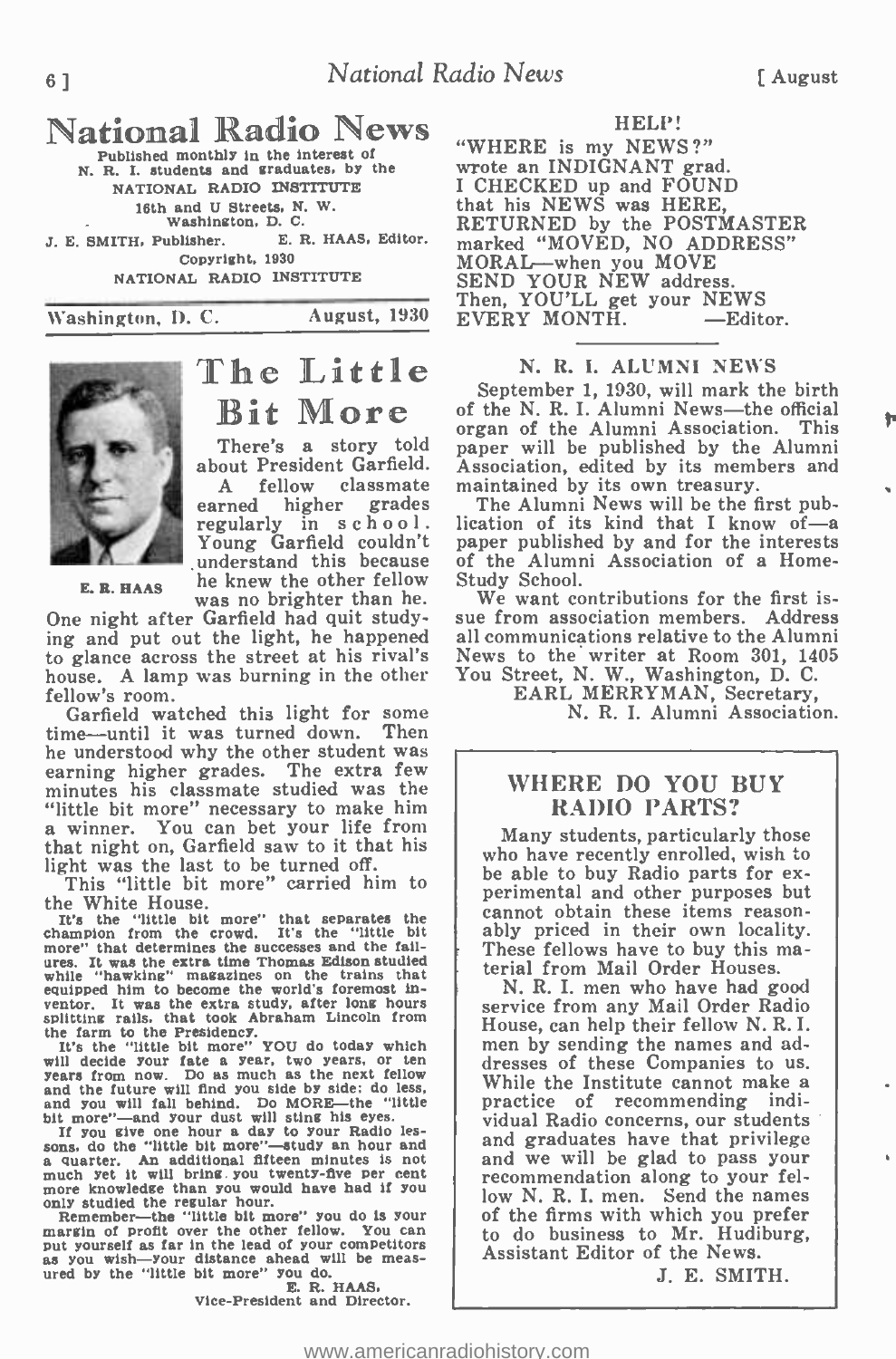# N.R.I. SERVICE MANUAL

#### ON

## Steinite Screen-Grid Chassis No. 10 Used in Models 70, 80 and 95

Tubes used in this receiver are  $3 - 224$ .  $1 -227$ ,  $2 -245$  and  $1 -280$ . The continuity as outlined, and the first schematic wiring diagram is shown in 51 condenser tested for a short circuit. schematic wiring diagram is shown in 51 and figure 2 shows the location of the If tests are made in this manner the various parts on the chassis.

#### Tests for Locating Trouble in Steinite Receivers

Assuming that all voltages are cor- rect, place voltmeter terminals between the plate terminal of detector socket The aligning condensers are mounted (72) and ground of Figure 2. A click<br>on the shield directly back of the screenwill be heard in the speaker if the circuit is OK from the detector plate to the<br>speaker. If a test shows this portion of<br>which must be in place during aligning speaker. If a test shows this portion of  $\frac{\text{sm}}{\text{wh}}$ the circuit OK, place voltmeter between  $_{0.0}^{\text{W1}}$ the plate terminal of 3rd R.F. socket and ground, if a click is heard, the cirand ground, if a click is heard, the cir-<br>cuit is correct between, the plate of the a bakelite rod with a screw-driver head 3rd R.F. stage and ground. If no click  $\frac{a}{\ln a}$  is heard, the trouble lies between the  $\frac{a}{\ln a}$ plate of the 3rd R.F. stage and the detector plate. This trouble will then be  $\frac{du}{dt}$ located in the aligning condenser of the  $\frac{1}{h}$ detector stage, open or grounded detector grid coil, or the detector tuning con- denser shorted.

If the circuit is found to be operating properly from the 3rd R.F. stage to the speaker, the voltmeter terminals should next be placed between the plate terminal of the 2nd R.F. socket (82) and all maximum reading is obtained ground. If the circuit is OK, a click will be heard. If there is no click the trouble is between the plate of the 2nd R.F.  $\frac{\text{pres}}{\text{thin}}$  the plate of the 3rd R.F.  $\frac{\text{thin}}{\text{thin}}$ stage. The difficulty will be found in the  $\frac{1}{2}$ aligning condenser of the 3rd R.F. stage,  $\frac{5\pi}{60}$ open or grounded grid coil, or tuning condenser short circuited.

condenser short circuited.<br>If the circuit is found correct up to this point, a similar test should be made The continuity of the various circuits<br>by connecting the voltmeter to the plate of the receiver can be tested by the use by connecting the voltmeter to the plate of the receiver can be tested by the use terminal of the 1st R.F. socket (81) and  $\sigma$  of the ordinary voltmeter and B battery. ground. If no click is heard, it indicates trouble between the plate of the 1st R.F. and the difficulty will be found either in the aligning condenser, shorted gang con- denser, or open or grounded grid coil.

If these tests have been made and the circuit found correct up to this point, the  $\alpha$  or from 1 and 2 (outlet plug terminals) trouble is between the antenna connec- with off-on switch closed, switching hitrouble is between the antenna connec- tion and the plate of the 1st R.F. stage.

The antenna circuit should be tested for continuity as outlined, and the first gang

source of trouble can be traced to some definite portion of the circuit, and the remedy made without going through the entire circuit.

#### Method of Aligning Condensers

grid tubes and are reached through three small holes in the tube shield cover, which must be in place during aligning operations. First production was equipped with machine screws in the aligning condensers and it will be necessary to use a long shaft screw-driver or a bakelite rod with a screw-driver head in aligning these sets. Later production has a hexagon head screw that can be turned with the balancing wrench as furnished for the Model 40 and 50. It will be necessary to cut the head off the 40 balancing wrench and insert a bakelite or other insulating rod of sufficient length to extend through the tube shield, in the head of the wrench. With the oscillator set to an intermediate frequency (about 750 K.C.) adjust the aligning condenser nearest the detector on the resonance indicating device. Repeat this procedure with the second and third aligning condensers. These set-<br>tings are very critical and the operation should be repeated until sure that the condensers are accurately aligned.

#### Continuity Tests

The continuity of the various circuits In conducting this test reference should be made to figure 2 which shows the location of the various numbers given in the following paragraphs.

#### A. C. Supply Circuit

<sup>1</sup>to 3; 2 to 8; 9 to 5; 10 to 6; 4 to 7; or from 1 and 2 (outlet plug terminals) low switch to both positions, this gives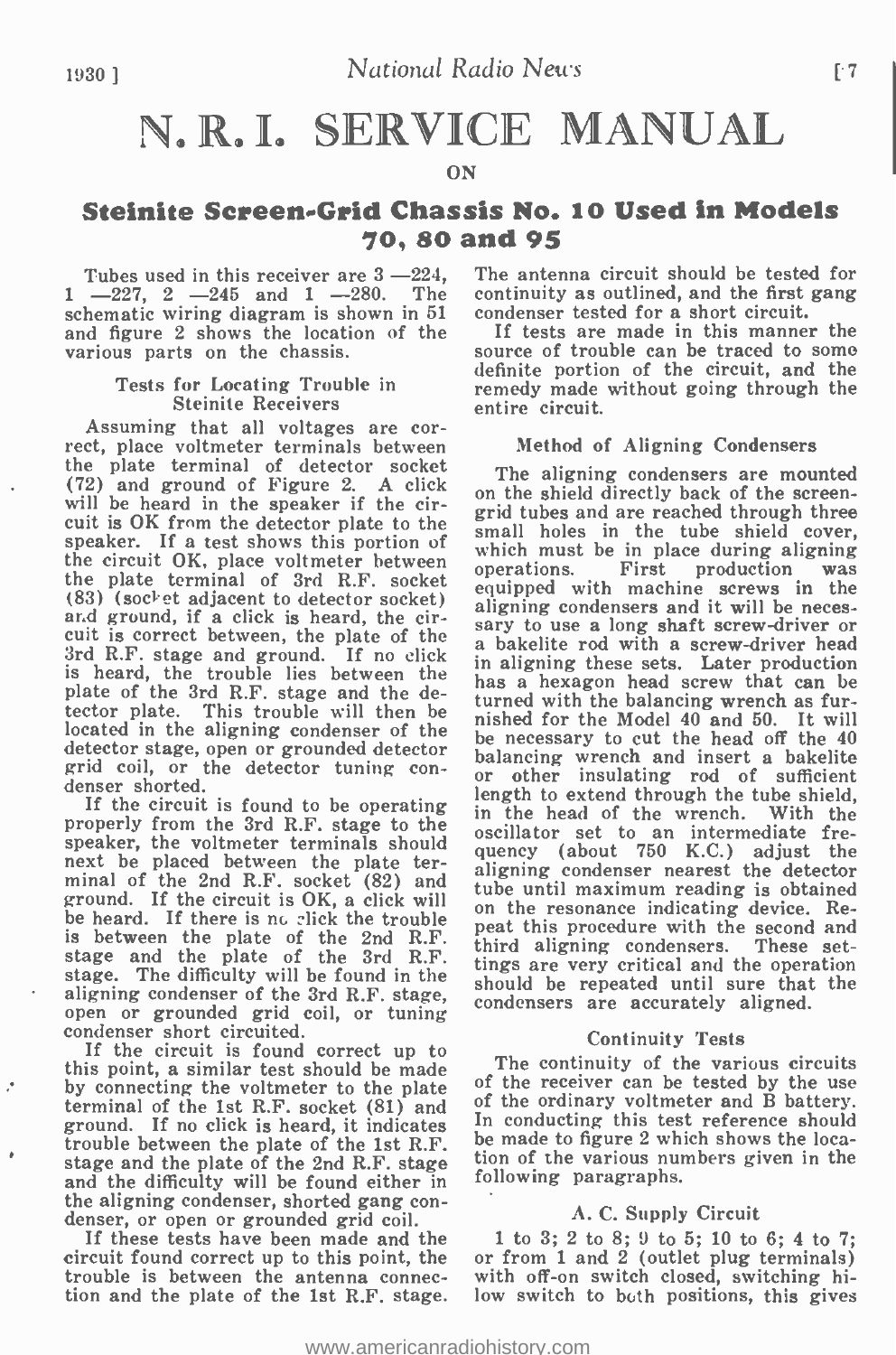ţ.

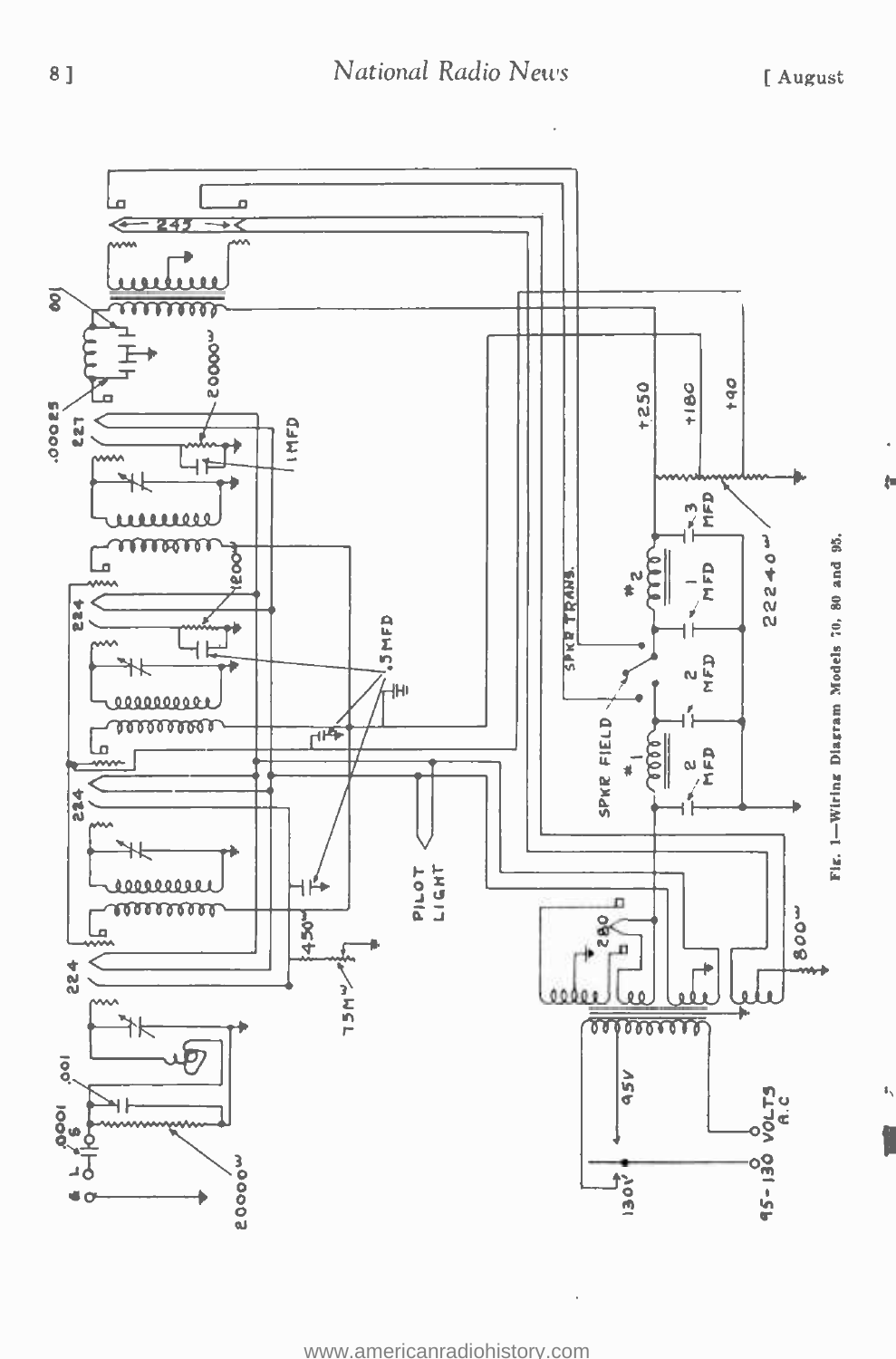a complete test of transformer primary. condenser is s<br>sistor is open.

224 and 227 Fil. Circuits

18 to 19, 20, 21 and 22; 24 to 25, 27 and 28.

Dial Light Circuit 23 to 25; 29 to 19.

Rectifier Fil. Circuit

30 to 31; 32 to 33.

Rectifier Plate Circuit

43 to 44; 45 to 46.

Plate Supply Through Filter Circuit

32 to 47; 47 to 48 (350 ohms); 48 to 49; 49 to 50 (1000 ohms with speaker plugged in); 50 and 51; 51 and 52; <sup>52</sup> and 53 (700 ohms).

#### 245 Fil. Circuit

37 to 38 and 39; 34 to 35 and 36.

#### 245 Plate Circuit

<sup>51</sup>to green cord on speaker output transformer. 58 to yellow cord on speaker output transformer. 60 to brown cord on speaker output transformer. 58 to 59; 60 to 61.

#### 245 Grid Circuit

40 to 41; 41 to 42 or ground (800 ohms); 62 to 63; 63 to 66 (7000 ohms); 66 to 67 or ground; 64 to 65; 65 to 66 (7000 ohms).

#### Det. Plate Circuit

53 to 54; 54 to 68; 68 to 69 (1700 ohms); 69 to 70; 70 to 71; 71 to 72.

#### R.F. (224) Plate Circuit

73 to 74; 74 to 75; 76 and 77; 77 to 78; 75 to 79; 76 to 80; 78 to 81; 79 to 82; 80 to 83.

#### Screen -Grid Circuit

84 to 85; 85 to 86, 87 and 88; 85 to ground (10500 ohms). If full reading obtained .5 by -pass condenser is shorted.

#### 1st and 2nd R.F. Cathode Circuit

(Volume Control.) 91 to 89 and 90; 91 to 92; 92 to 93 (volume maximum); 92 to 93 (75,000 ohms volume minimum);

If no resistance shown .5 by-pass con-<br>denser is shorted. If no reading resistors are open.

#### 3rd R.F. Cathode Circuit

94 to 95; 95 to ground  $(1200 \text{ ohms})$ .<br>If no resistance shown .5 mfd. by-pass

condenser is shorted. If no reading re-

#### 26, Detector Cathode Circuit

<sup>96</sup>to 97; 97 to ground (20,000 ohms). If no resistance shown .1 mfd. by -pass condenser is shorted. If no reading resistor is open.

#### Antenna Circuit

<sup>11</sup>to 13; 13 to 14; 14 to 17 (20,000 ohms). If no resistance shown .001 con- denser is shorted. If no reading resistor is open;  $17$  to ground;  $14$  to  $15$ ;  $15$  to 16; 16 to first stator of gang condenser.

#### Voltage Dividing Resistor

<sup>54</sup>to 73 (2440 ohms); 73 to 84 (9500 ohms); 84 to 56 or ground (10500 ohms). An accurate ohmmeter will enable the

Radio -Trician to determine the exact condition of the circuit with the greatest degree of accuracy.

A modulated oscillator such as described in the N. R. I. Service Manual on "Servicing A. C. Receivers" should be used in aligning the variable condensers.

#### Voltage Readings

These readings should be taken with a good high resistance voltmeter having a resistance of approximately 1,000 ohms per volt. The readings obtained should be approximately the same as the readings given below which were taken from the A.C. line voltage which was 115 volts.

47 to ground 360 volts.

48 to ground 340 volts.

51 to ground 270 volts.

38 to 59 225 volts 245 plate.

 $38$  to  $62$   $45$  volts  $245$  grid bias.

39 to 64 45 volts 245 grid bias.

- 25 to 19
- 26 to 20
- 27 to 21
- 28 to 22 2.2 volts filament.
- 38 to 35
- 36 to 39

31 to 33 4% volts rectifier filament.

- 85 to ground 90 volts (screen grid).<br>74 to ground 180 volts (R.F. plate).
- 
- 72 to ground 240 volts (det. plate). 96 to ground 25 volts (det. bias).
- 

 $91$  to ground  $-3$  volts vol. max.  $-11$ volts vol. min.

 $95$  to ground  $-3\frac{1}{2}$  volts vol. max.

The speaker must be plugged in while taking these readings. Volume control at maximum except when otherwise specified.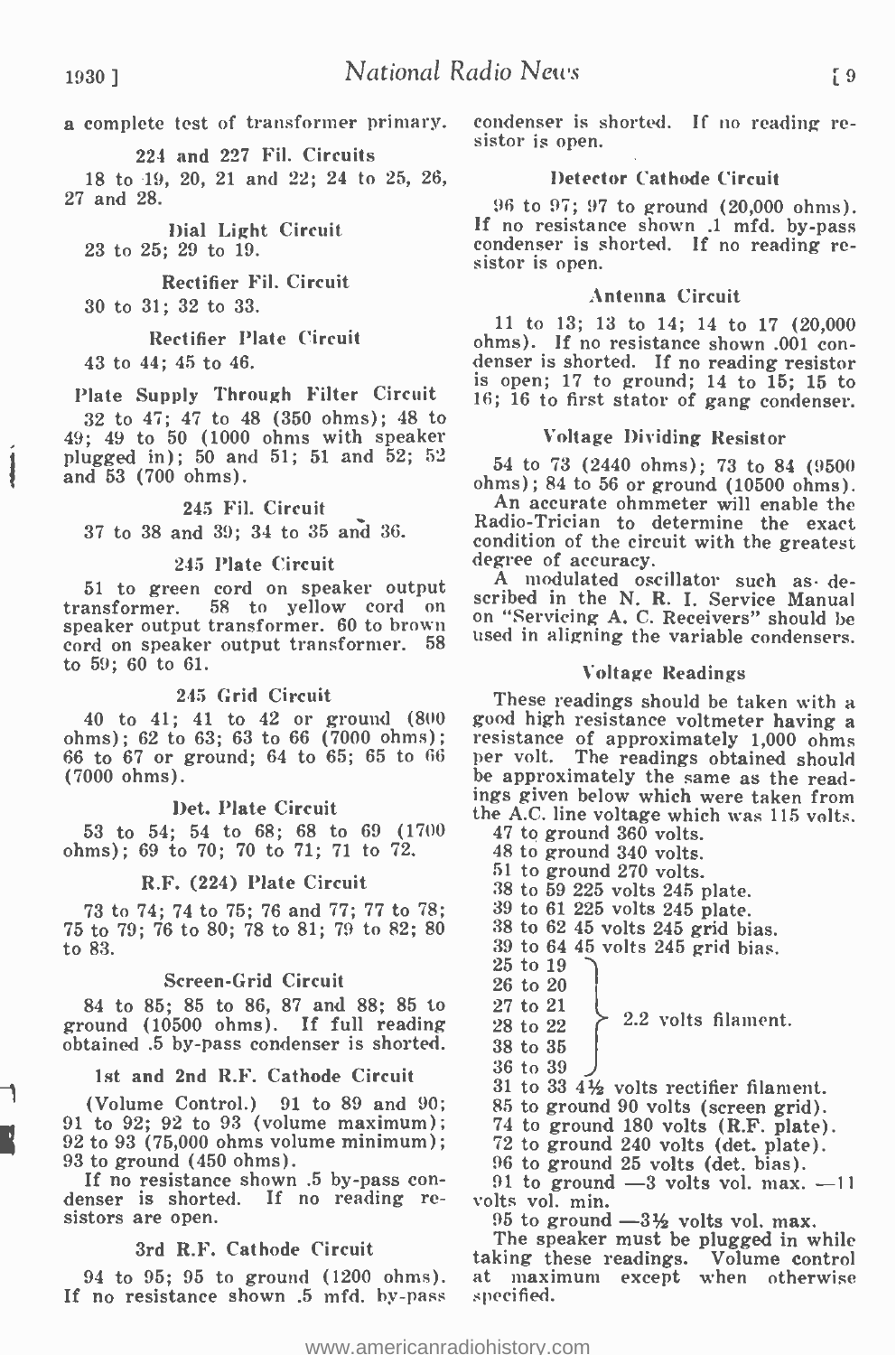

www.americanradiohistory.com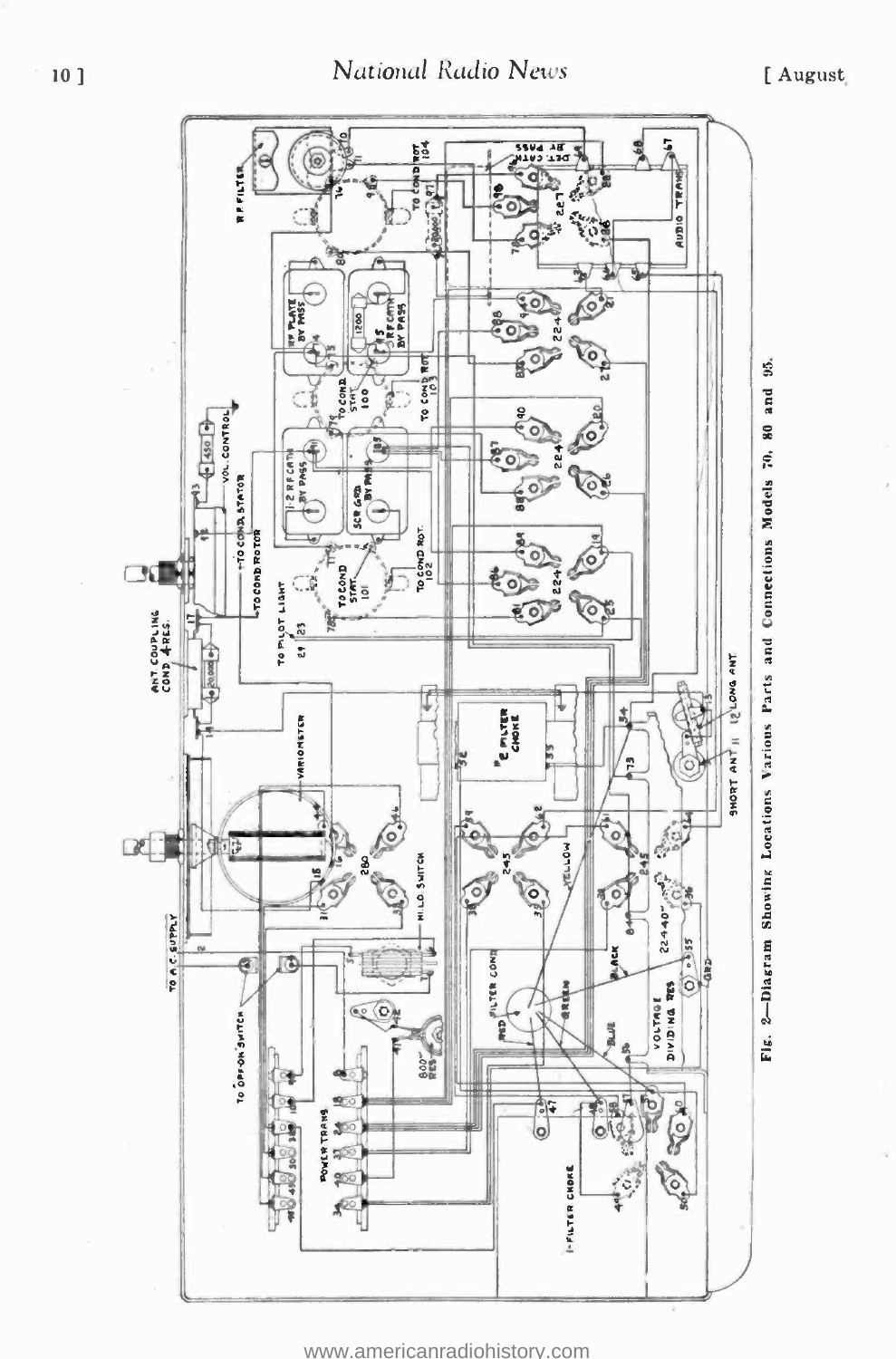# Automobile Radio Here to Stay

#### By DOWEL CROSLEY, JR.

Think what the automobile Radio would mean to the man starting out alone on a long business trip;<br>what added enjoyment it would give to a ride<br>through the country on a summer evening; what a new thrill of ownership it would create in the owner<br>of a car regardless of whether he has purchased a<br>new model or had it installed in his old car.

For some time I have had a Radio in my car and find when driving alone the programs help to pre-vent fatigue and the monotony of long trips, especially at night. The Radio does not require any atten-

The Radio does not require any attention and consequently does not add to the hazard of driving. It really works just the other way and keeps my mind off business, enabling me to attend to the job of driving and to enjoy the ride.

This is an arrangement of wire or screen (the kind used for screening a house)<br>in the roof of the car and is necessary tacked to the roof bows inside the roof, in the roof of the car and is necessary tacked to the roof bows inside the roof, for intercepting the Radio messages. A so that it is hidden by the cloth head linnumber of cars are now equipped with<br>aerials at the factory.

Of closed cars not so equipped, quite a installation pictured on the number are constructed with the roof uses a screen about 2 by 3 feet. covering supported on wire chicken netting. Unless this chicken netting is con-<br>nected to the metal body or frame of the problem, because the antenna must not car, it may be used as the antenna. An insulated wire is soldered to the chicken  $\overline{A}$  flexible, insulated wire attached to a netting at the right-hand front corney piece of drill cloth serves admirably for netting at the right-hand front corner and carried down inside or by the right-



Roamio Automobile Radio for the first time.



POWEL CROSLEY, JR.

hand windshield post to the receiver beneath the cowl.

In installing an automobile Radio one antenna may be used. In closed cars this usually begins with the antenna or aerial. can consist of a section of copper screen If no aerial has been installed at the factory, or if the roof is not supported by chicken wire, a small wire or screen (the kind used for screening a house) ing. The proper size of screen to use varies with the car. The Crosley Roamio installation pictured on the next page uses a screen about 2 by 3 feet.

Installing an antenna in the roof of an problem, because the antenna must not interfere with the collapsing of the roof. A flexible, insulated wire attached to a this purpose. The wire is run back and forth across the drill cloth in grid fashion. The top is removed and the drill cloth is stretched over a false head lining and tacked to the end bows. When<br>the top is replaced the antenna is entirely concealed. The lead-in wire is taken from the back, and is run down underneath the chassis to the position of the receiver in the front of the car.

Many different locations have been suggested for the receiver itself, but the preferred one seems to be on the engine bulkhead, just below the cowl. There it is out of the way, and in convenient position for adjustment by means of controls

It's great - Wonderful!" says Viola Dana, There is no universal rule for the famous movie actress, as she listens to her tion of the speaker. Some install There is no universal rule for the location of the speaker. Some installations are made with the speaker in the back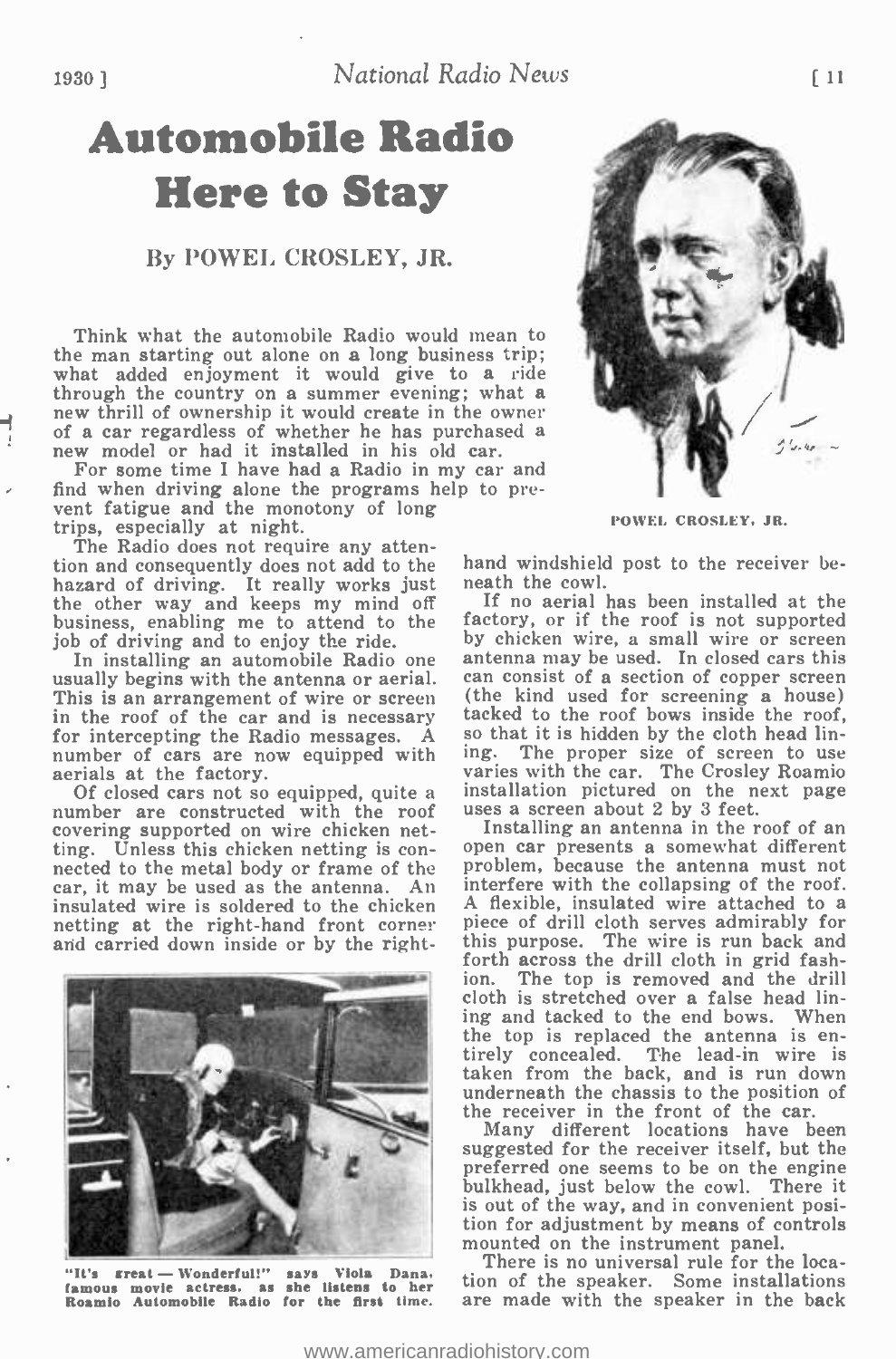

The above illustration shows how the Crosley Roamio Automobile Radio Receiving Set is installed in a car. While the job of installation is comparatively easy. It should be done by one who knows Radio.

of the car; some with it suspended from the roof bows just above the back of the driver's seat. In modern, low -built cars, however, it seems to be advisable to locate the receiver so that it is as inconspicuous and out of the way as possible. In the Roamio installation the speaker is distributor leads is eliminated by install-<br>carried on the receiver case, beneath the  $\frac{1}{2}$  ing small suppressors in the spark plug carried on the receiver case, beneath the cowl.

Automobile receivers are operated by batteries. The car storage battery is used for the "A" supply, but in addition there must be dry batteries for the "B" and "C" supply. A battery box, sunk in the floor boards of the rear of the car, is ordinarily used for carrying the batteries; although they are frequently packed below the driver's seat, in a rear compartment, or in some other out-ofthe -way location.

Tuning is accomplished from a panel easily attached to the instrument board. Volume may also be regulated at will by ea turning a dial. The automatic volume control keeps the program at a constant control keeps the program at a constant ing care of this matter by special design<br>level while the car is being driven from and construction, which makes interferplace to place.

Radio manufacturers have found it best to provide a switch of the lock type, operated by a key.

One of the most important factors nany advantages. which must be considered in the installation of automobile Radios is the elimination of automobile Radios is the elimina-<br>tion of interference from the ignition<br>be required to install the Radio While the test system and other electrical circuits of the car. This must be done in a thorough who knows how." The dealer who operates a manner, so that reception is quiet while the car is being driven.

There are several methods of eliminating interference. The usual practice is to install an eliminator unit on the generator and on the starting motor. In addition, eliminators may be required at the starter switch, and on other electrical devices, such as horns or windshield

Interference from the spark plug and distributor leads is eliminated by installleads at the plugs and in the center distributor leads at the distributor heads. This is not necessary on some cars in which the ignition wiring and plugs are partially shielded by grounded metal coverings.

The elimination of interference from the automobile electrical system is more or less a special job for each different type of car. Both the Radio and the automobile manufacturer have studied this problem thoroughly, however, with the result that standard, practical methods of elimination have been worked out for each different make of car. In fact,<br>some automobile manufacturers are takence elimination by the Radio installer unnecessary.

We believe millions of car owners will want the automobile Radio as soon as they have had it demonstrated to them and can appreciate its Radio dealers will find the sale and installation of automobile receiving sets case either the Radio or automotive dealer will be required to install the Radio. While the task is not difficult, it should be done by "someone who knows how." The dealer who operates a good installation service department seems assured of plenty of profitable business for some cases Radio dealers are planning to provide their own department for this work, while others are making arrangements with automotive service stations to do the actual installation under the direction of a Radio man.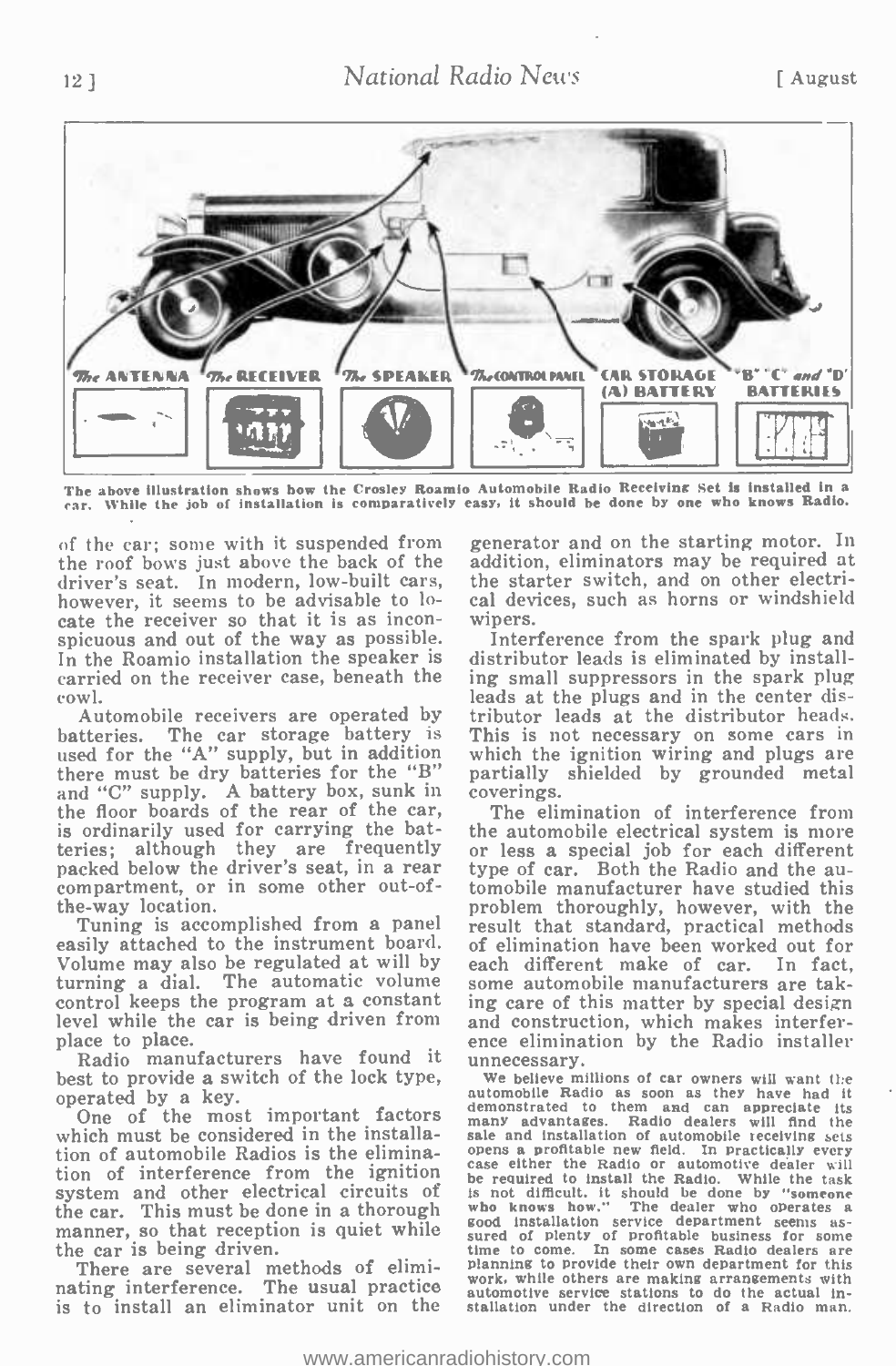# Rubbernecking at the R. M. A. Show

## By JOSEPH KAUFFMAN (Chief Consultant)

The 1930 Fall Radio season officially bines a short. opened in June when more than 30,000 The Power Pentode Tube was shown, which prorepresentatives of the Radio Industry gathered in Atlantic City to view millions amplification factor of 55. Three new battery of dollars worth of new Radio equipment displayed by leading manufacturers. The monstrous floor of Atlantic City's new \$15,000,000 civic auditorium was crowded with exhibitors, showing everything from automatic time switches to turn a receiver off and on, to elaborate public ad-<br>dress systems.

This year's R. M. A. show clearly able jobs. shows that Radio is entering into one of its biggest years. The Industry is on a firm basis and manufacturers are following policies which will mean more money to distributors, dealers, salesmen and

servicemen. Likewise, <sub>o</sub> the showing of new receivers, accessories, etc., presented so many new features that it is evident the public will be-<br>gin buying just as soon as the new equipment is offered for general sale.

receivers are based on<br>engineering refinements.<br>Most of the new receivers are more sensitive and more selective and have greater fidelity of tone reproduction. More sets are equipped for au-

tomatic regulation of volume and for retomatic regulation of volume and for reduced that Radio-Tricians who wish to make a suc-<br>mote control of tuning as well as control sees as service men should study diligently. of tone value.

There is a decided change in Radio furniture. Real artistry is displayed in the new cabinets. There is a tendency toward smaller and less ex-<br>pensive sets—several manufacturers, indeed. introducing midget receivers designed to sell under FRMA show into<br>\$100, with tubes. Another manufacturer com-YEAR AHEAD.'



bines a short-wave and long-wave receiver in

duces  $2\frac{1}{2}$  watts of undistorted output, with an amplification factor of 55. Three new battery cient receiver for the farmer and for the home without A. C. current.

Automobile Radios are fast coming into use. Manufacturers claim sales by the thousands. Public address systems were also much in evidence. which reminds me that fellows who are not working in this field are overlooking a good "bet." manufacturers are the industry; Radio-Tricians who follow this trend will find some mighty profit-

able Jobs.<br>
what seemed to me the most important ob-<br>
servation I made at the show was the atti-<br>
tude of the manufacturers' service managers<br>
towards Home-study trained men. The service managers of New York City realize the need for thoroughly trained men for service work. They<br>
advocate examinations for service men which<br>
are graded "AA," "A," "B,"<br>  $\bullet$  A grade of 90% is necessary<br>  $\bullet$  for the first rating, 75% for

ered for general sale. | as a manufacturer plus<br>New selling points for | keen merchandising fore-Mr. Kauffman's statement, "Radio has a big year ahead," should put every N. R. I. man "on  $\parallel$ his toes." Wide experience |<br>as a manufacturer plus | keen merchandising foresight qualifies Chief Consultant Kauffman to accu- rately predict the big business vet to come in 1. E. S.

for the first rating,  $75\%$  for<br>the second, and  $60\%$  for the third. Experience is essential to get to "AA" rating, but the minimum wage paid to those who have it is \$60 a week and<br>these men are eligible to become service managers. Such examinations as these will examinations as these will mean that men with thorough knowledge will get the good jobs while the "half-baked,"

so-called experts will be pushed<br>out of the picture.<br>-- the Service Manager's Divi-<br>-- the Service Manager's Divi-<br>sion of the RMA-asked me to address their meeting on the methods and aims of home study schools, as they wanted to know more about the ability of our graduates. They

think home study training is a great thing and feel that Radio- Tricians who wish to make a suc- cess as service men should study diligently.

I could go on for hours describing the many new developments that have been made in Radio. but since all new information will be in the course.<br>where you fellows will get it anyway, I am just<br>going to sum up my entire observations of the<br>RMA show into six words: "RADIO HAS A BIG<br>YEAR AHEAD."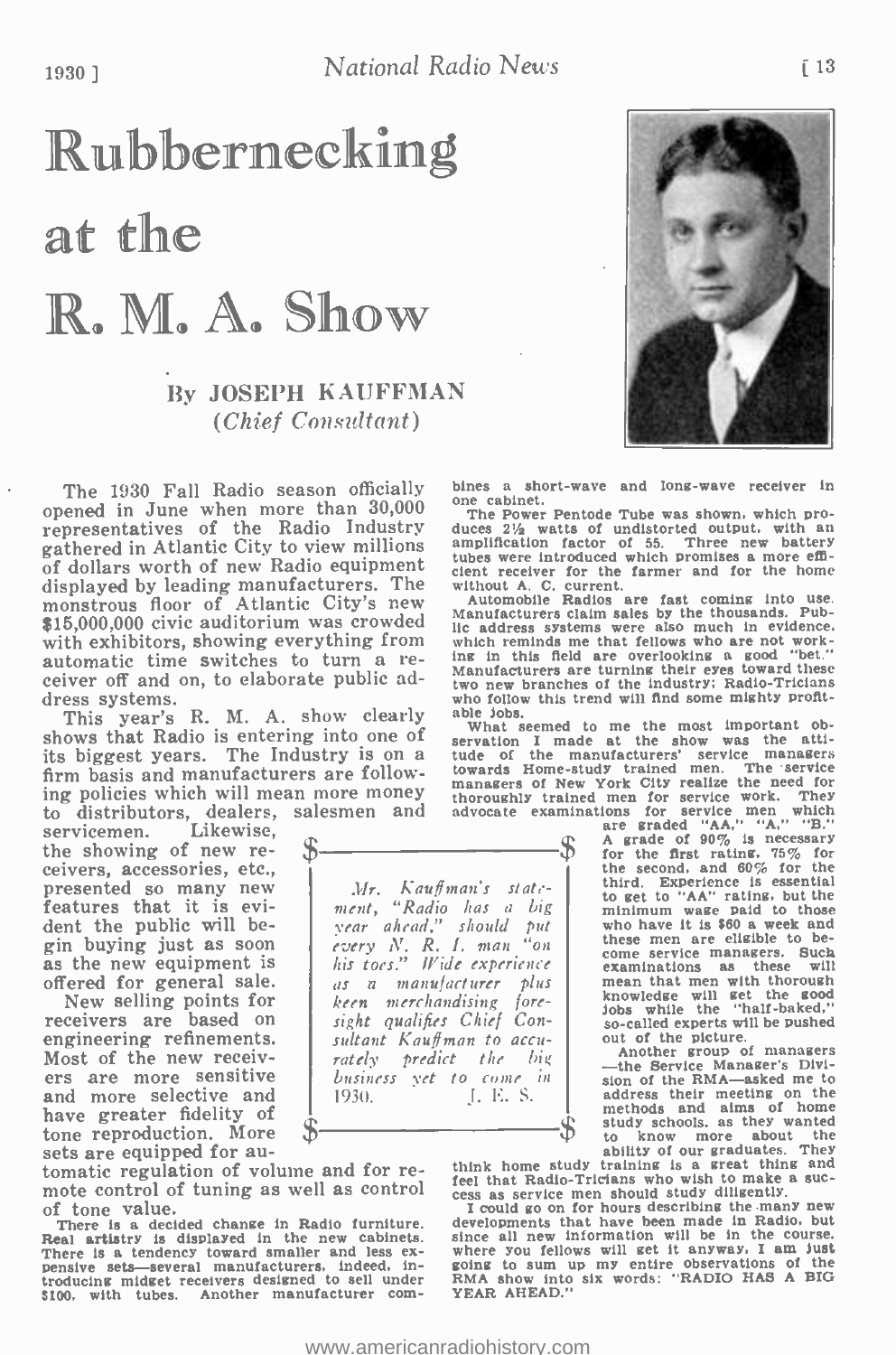

Drawing showing equipment required to transmit television images.

#### $NOW = LIFE-SIZE$

#### TELEVISION IMAGES (Continued from page 3)

four sensitive photo cells. Through a small opening in the box little pin points of light are played over the performer's face and shoulders. This is accomplished by a common metal scanning disc about the size of a bicycle wheel and drilled<br>with forty-eight holes. This revolving with forty-eight holes. This revolving ments in the system, including projector, disc covers the complete subject twenty amplifier, and loud-speakers are mounted times per second; that is, there are an whools to pormit as twenty complete pictures made up of ass light and shade. The four photo-electric will cells which are sensitive to light respond 40,000 times per second to impulses reflected back from the subject. light impulses reflected from the face of the performer are then converted into electrical impulses or radio signals, passed into a powerful amplifier and then

transmitter on a wave-<br>length of 140 meters. A microphone placed close<br>to the artist picked up to the artist picked up his speech or song, and converted the sound into electrical impulses which was carried by wire to a short wave transmitter at South Schenectady from which point they went on<br>the air on a wave-length<br>of 92 meters.

#### Receiving Equipment

At the theatre the con-<br>trol operator received the picture or light impulses, reproduced them on a small monitor and television receiver, and then transferred these impulses to a light valve at which point the light was broken up to pro-<br>duce an image corresponding in every detail to the subject at the studio. The light valve is in the middle of an intricate lens system, in front of a high intensity arc lamp of a type similar to those used for the

projection of motion pictures. The light valve operates delicately and accurately to permit the passage of light in received from the Television transmitter. These light emissions are passed on through lens to a disc corresponding in size, number of holes and

rate of rotation, to the scanning disc at the camera at the Television transmitter. Additional lens pass the light forward to the screen where these light impulses, at the rate of 40,000 per second, becomes the living, active image of the subject.

The Television projector made up of the arc lamp, with the lens system and the light valve, is placed seventeen feet in the rear of the screen. All the eleon wheels to permit assembling and disassembling when used as part of a vaudeville program. A second receiver picked up the sound signal and fed it into loudspeakers which converted the electromagnetic waves into sound.

The success of this demonstration shows the future possibilities for new inventions in this art of Television for the theatre and home use, and it can be expected that we will soon see a wave of real activity in commercial and amateur Television.



Drawing showing equipment required to reproduce television imagea (transmitted hr Radio) on a screen six feet square.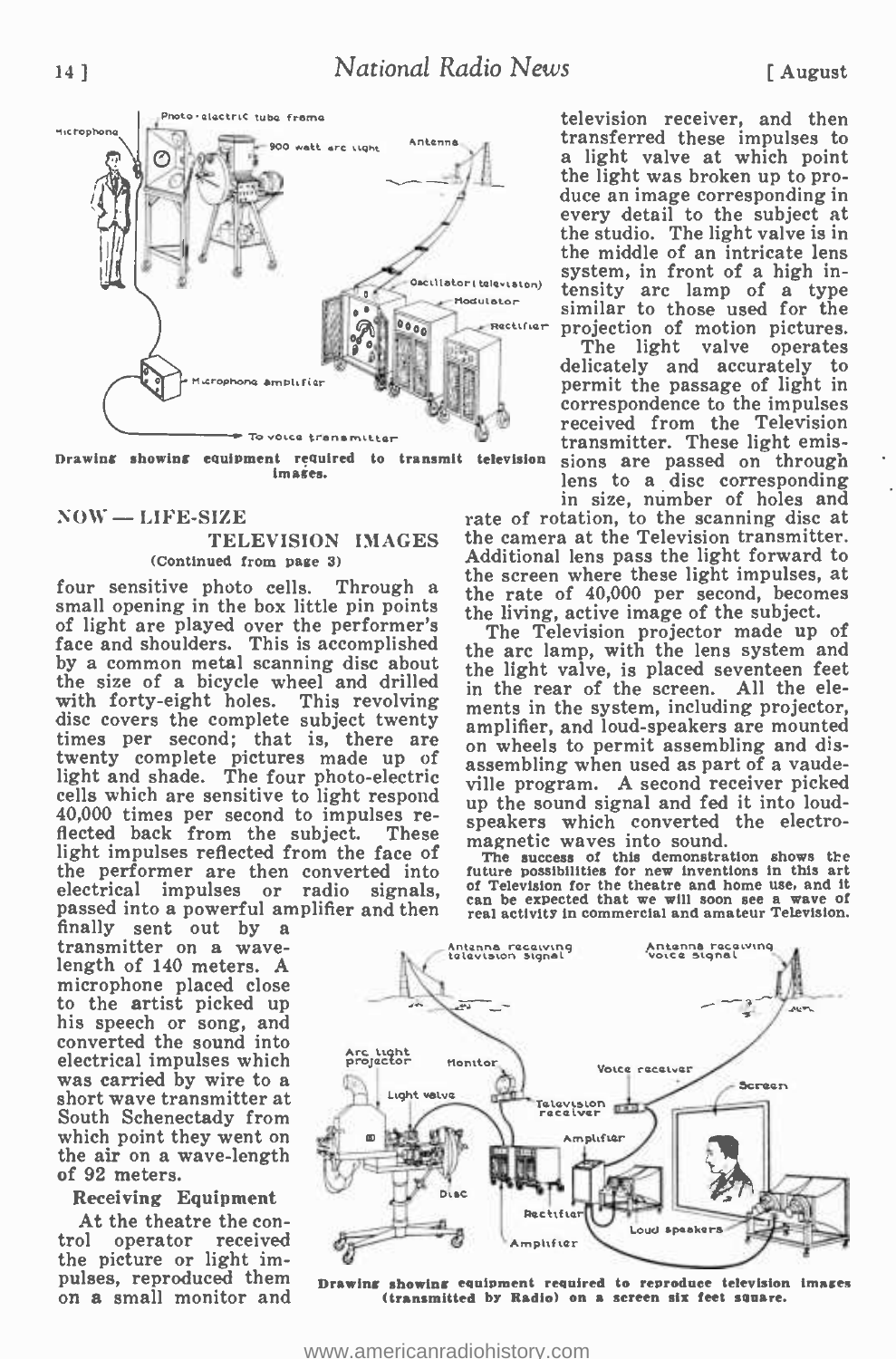1930 I National Radio News



Dear Mr. Smith: "I bought two Radios for next<br>to nothing. I sold one for \$65.00 and figured<br>\$40.00 profit. Another was a nine-tube Airline \$50.00 profit on this. I owe it all to you and believe me. N. R. I. are three letters in the alphabet that I cherish above all." Tom Cally. 429 West 3rd South. Salt Lake City, Utah.

Dear Mr. Smith: "I have been doing service work for two years, but still I didn't 'know what it was all about.' Now the Jobs that used to worry me for hours I do in a few minutes.<br>worry me for hours I do in a few weeks with<br>I have accomplished more in a few weeks with your training than in two years plugging along<br>in the old way. N. R. I. training has the 'go'<br>on anything I have ever seen.'' Howard Hicks.<br>730 Walnut Street. Lawrence, Kansas.

Dear Mr. Smith: "You have the only system<br>and I am more than pleased that I took up the<br>course. I resret that I was not fortunate enoush<br>to have found it ten rears ago." P. I. Murvin.<br>4101 Alhambra Avenue, Los Angeles, Cal

Dear Mr. Smith: "I have a lot of spare time mork which has made me from \$15.00 to \$50.00<br>a month. I have more than I can handle at the<br>times." Harry Wheeler. Frederic, Wisconsin. he

Dear Mr. Smith: "The business cards you sent gave me very good results. 1 made \$100.00 in six weeks' time erecting aerials, repairing and rebuilding sets." Lee Himmelberger. 105 South 5th Avenue. West Reading. Pa.

Dear Mr. Smith: "I sold a Scott A. C. Nine<br>for \$484.00, making \$225.00 on this sale, and a<br>Scott A. C. Ten for \$381.00, profit of \$177.00 on St<br>that sale. Profit to date—\$402.00." Arthur M. Warshall, 6514 Rhodes Ave., Chic

Dear Mr. Smith: "The instructions, work sheets W<br>and the latest 'dope' you continue to send would make a Radio-Trician out of an Indian circar art<br>sign. I am now doing work for dealers as well ship<br>as my own calls in a town of 2,300. Anyone that I<br>cannot learn via your method of teaching be-<br>longs in the shovel gang fo lin, Madrid, Iowa.

Dear Mr. Smith: "I have a job already—doing Radio will play a major part as the safety of service work in the Radio Department of a store trans-Atlantic passengers will depend, to a streat<br>here. The fact that I am taking y here. The fact that I am taking your course got me the Job." Ned Ussher, 917 Rose Road. Miami. Arizona.

Dear Mr. Smith: "Since you sent me the busi-<br>ness cards I have done all kinds of Radio work.<br>I am making more money than I ever made before. In three months I have made over \$800.00 is<br>net profit. I owe all of my success to the Na-<br>tional Radio Institute." B. Costa. Box 83, Sta- a tion G, Brooklyn. New York.

## HELLO, AUSTRALIA!



Major Kingsford- Smith, famed com- mander of the Southern Cross and con- queror of the Atlantic, talked to his mother, in far away Australia, via Radiotelephone from Station WGY, Schenectady, New York, immediately after completing his successful East-to-West Trans- Atlantic flight.

Radio not only made it possible for the Major himself to give the glad tidings of his safe landing to his mother; it played<br>a vital role during the entire flight. Constant communication was maintained<br>with ship and shore stations, thus greatly reducing the hazards of over-sea flying.<br>Weather reports, picked up by the Southern Cross, enabled her daring Commander to avoid dangerous

ship on its course.<br>- Major Kingsford-Smith recently stated that he<br>believed regular trans-oceanic flying would soon be put on a regular commercial schedule, cutting in half the "time distance" between Europe and the United States. Of course, this will mean that Radio will play a major part as the safety of trans-Atlantic passengers will depend, to a great tained with Radio stations on both ship and shore.

Radio is the eyes and ears of Aviation. As the latter industry develops—it's doing so now by leaps and bounds—many Radio-Tricians will be needed. Radio-Aviation is a fascinating, profitable<br>field. Already N. R. I. men are holding responsible<br>ble positions with Airports. Beacon Stations and<br>Aircraft Manufacturers. Many more will win fame<br>and fortune when they

A few more weeks to earn extra bonuses in the Summer Contest. Talk to a friend tonight about N. R. I. training. Get him to enroll before August 16th. Or-send me your friends'  $\star$  names—I'll help you get them started before the Contest<br>closes. J. E. S.